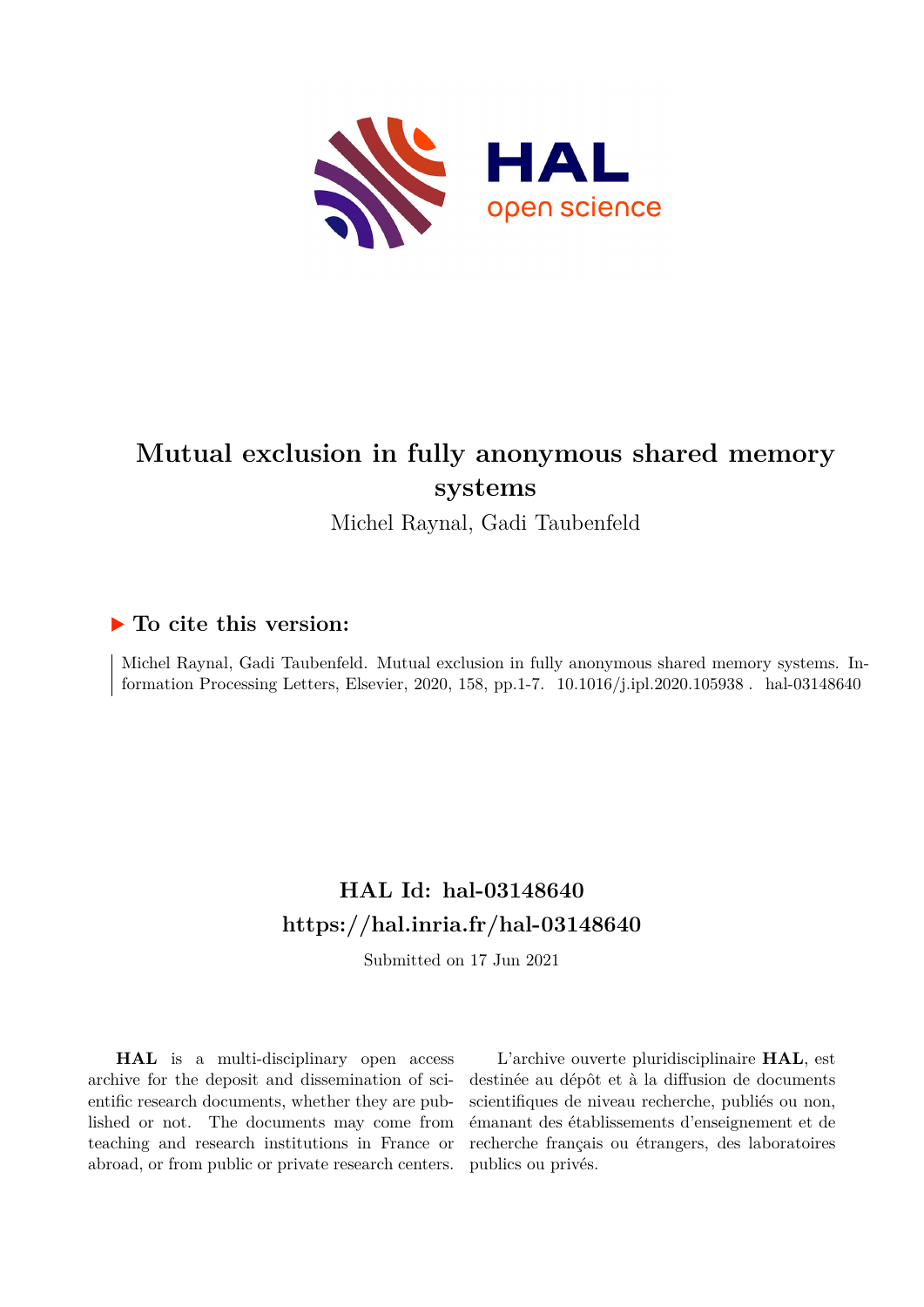## Mutual Exclusion in Fully Anonymous Shared Memory Systems

Michel Raynal<sup>∗,</sup>°, Gadi Taubenfeld<sup>∘</sup>

<sup>⋆</sup>Univ Rennes IRISA, Inria, Cnrs, France <sup>⋄</sup>Department of Computing, Polytechnic University, Hong Kong ◦The Interdisciplinary Center, Herzliya, Israel

#### Abstract

Process anonymity has been studied for a long time. Memory anonymity is more recent. In an anonymous memory system, there is no a priori agreement among the processes on the names of the shared registers. As an example, a shared register named A by a process  $p$  and a shared register named B by another process q may correspond to the very same register X, while the same name  $C$  may correspond to different register names for the processes  $p$  and  $q$ , and this remains unknown to the processes. This article introduces the *full anonymous* model, namely a model in which both the processes and the registers are anonymous. A fundamental question is then "is this model meaningful?", which can be translated as "can non-trivial fundamental problems be solved in such a very weak computing model?"

This article answers this question positively. More precisely, it presents a deadlock-free mutual exclusion algorithm in such a fully anonymous model where the anonymous registers are read/modify/write registers. This algorithm assumes that m (the number of shared registers) and n (the number of processes) are such that m is relatively prime with all the integers  $l \in \{1, ..., n\}$ . Combined with a previous result (PODC 2019) on mutual exclusion in memory anonymous (but not process anonymous) systems, it follows that this condition is both necessary and sufficient for the existence of such an algorithm in fully anonymous systems. As far as we know, this is the first time full anonymity is considered, and where a non-trivial concurrency-related problem is solved in such a very strong anonymity context.

Keywords: Anonymous memory, Anonymous processes, Mutual exclusion.

## 1 Introduction: Computing Model

#### 1.1 On the process side

**Process anonymity** The notion of *process anonymity* has been studied for a long time from an algorithmic and computability point of view, both in message-passing systems (e.g., [1, 5, 24]) and shared memory systems (e.g., [3, 6, 10]). Process anonymity means that processes have no identity, have the same code and the same initialization of their local variables (otherwise they could be distinguished). Hence, in a process anonymous system, it is impossible to distinguish a process from another process.

**Process model** The system is composed of a finite set of  $n \geq 2$  asynchronous, anonymous sequential processes denoted  $p_1, ..., p_n$ . Each process  $p_i$  knows the number of processes n and the total number of registers m. The subscript i in  $p_i$  is only a notational convenience, which is not known by the processes.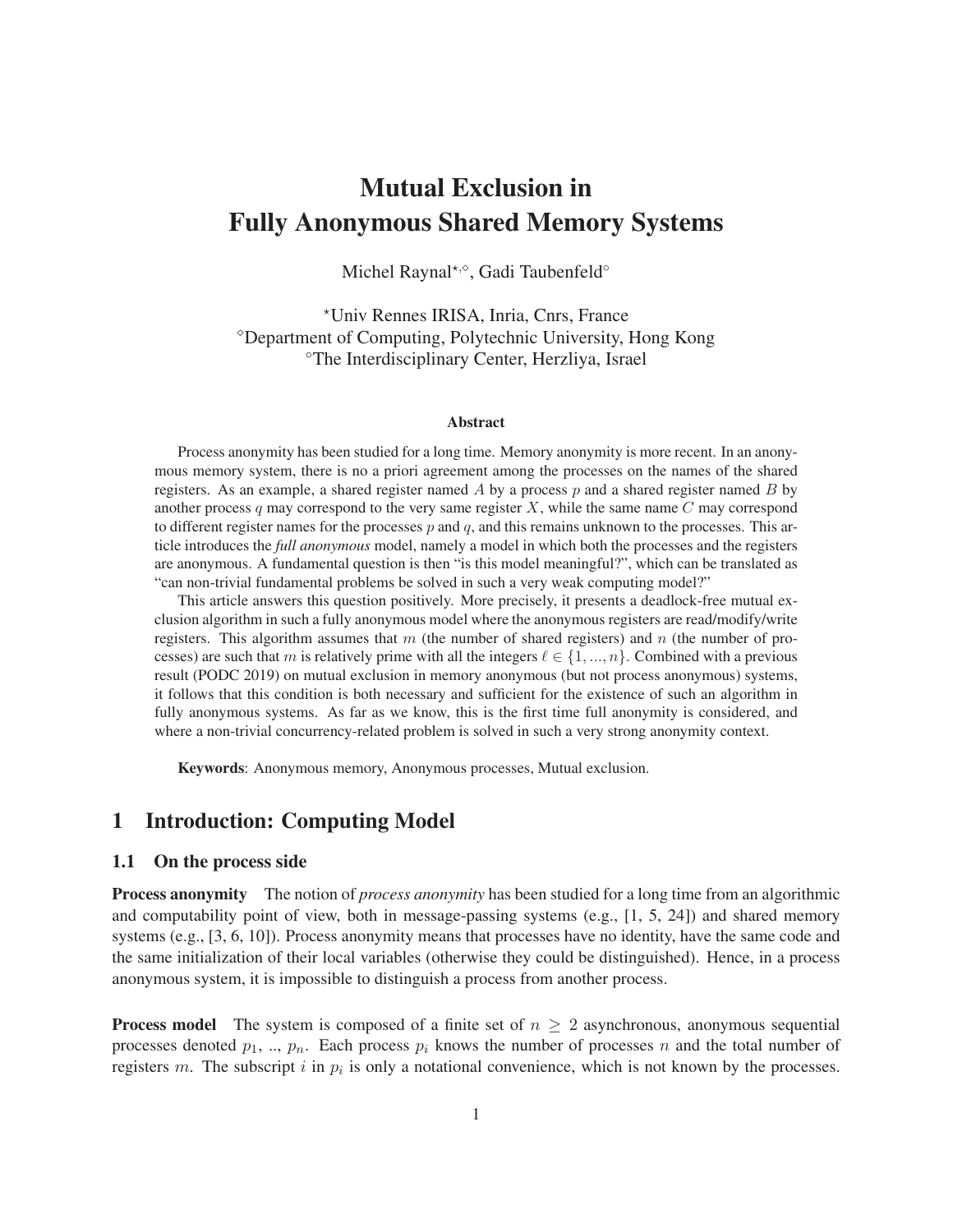*Sequential* means that a process executes one step at a time. *Asynchronous* means that each process proceeds in its own speed, which may vary with time and always remains unknown to the other processes.

### 1.2 On the memory side

Memory anonymity The notion of *memory anonymity* has been recently introduced in [22]. Let us consider a shared memory R made up of m atomic registers. Such a memory can be seen as an array with m entries, namely  $R[1..m]$ . In a non-anonymous memory system, for each index x, the name  $R[x]$  denotes the same register whatever the process that accesses the address  $R[x]$ . Hence in a non-anonymous memory, there is an a priori agreement on the names of the shared registers. This facilitates the implementation of the coordination rules the processes have to follow to progress without violating the safety properties associated with the application they solve [11, 19, 21].

The situation is different in an anonymous memory, where there is no a priori agreement on the name of each register. Moreover, all the registers of an anonymous memory are assumed to be initialized to the same value (otherwise, their initial values could provide information allowing processes to distinguish them). The interested reader will find an introductory survey on process and memory anonymity in [20].

**Anonymous shared memory** The shared memory is made up of  $m \geq 1$  atomic anonymous registers denoted  $R[1...m]$ . Hence, *all* the registers are anonymous. As already indicated, due to its anonymity,  $R[x]$ does not necessarily indicate the same object for different processes. More precisely, a memory-anonymous system is such that:

- For each process  $p_i$  an adversary defined a permutation  $f_i()$  over the set  $\{1, 2, \dots, m\}$ , such that when  $p_i$  uses the address  $R[x]$ , it actually accesses  $R[f_i(x)]$ ,
- No process knows the permutations, and
- All the registers are initialized to the same default value denoted ⊥.

| identifiers for an | local identifiers | local identifiers |
|--------------------|-------------------|-------------------|
| external observer  | for process $p_i$ | for process $p_i$ |
| R[1]               | $R_i[2]$          | $R_i[3]$          |
| R[2]               | $R_i[3]$          | $R_i[1]$          |
| R[3]               | $R_i[1]$          | $R_i[2]$          |
| permutation        | $f_i() : [2,3,1]$ | $f_i() : [3,1,2]$ |

Table 1: Illustration of an anonymous memory model

An example of anonymous memory is presented in Table 1. To make apparent the fact that  $R[x]$  can have a different meaning for different processes, we write  $R_i[x]$  when  $p_i$  invokes  $R[x]$ .

Anonymous register model We consider here the read/modify/write (RMW) model. In this model, each register can be read, written or accessed by a conditional write operation that atomically reads the register and (according to the value read) possibly modifies it. More precisely, this operation, denoted compare&swap(Z, old, new), has three input parameters, a shared register Z and two values old and new, and returns a Boolean value. It has the following effect: if  $Z = old$  the value new is assigned to Z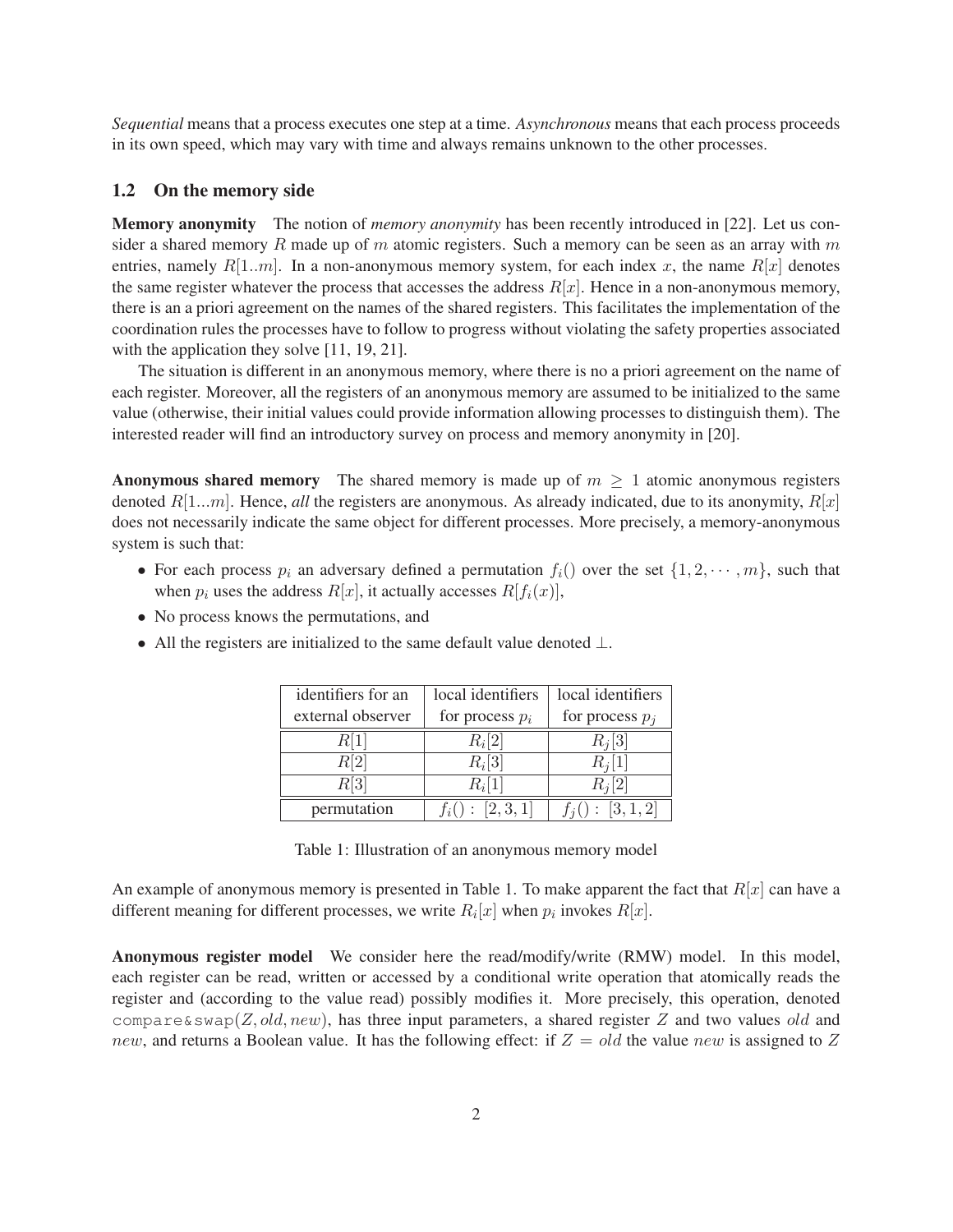and the value true is returned (the compare  $\&$  swap() operation is then successful). If  $Z \neq old$ , Z is not modified, and the value false is returned.

*Atomicity* [13] means that the operations on the shared registers appear as if they have been executed sequentially, each operation appearing between its start event and its end event, and for any  $x \in \{1, ...m\}$ , a read operation of a register  $R[x]$  returns the value v, where v is the last value written in  $R[x]$  by a write or a successful compare&swap(R[x], −, −) operation (we also say that the execution is *linearizable* [12]).

#### 1.3 Motivation

This article addresses the mutual exclusion problem in fully anonymous systems and has two primary motivations. The first is related to the basics of computing, namely, computability and complexity lower/upper bounds. Increasing our knowledge of what can (or cannot) be done in the context of anonymous processes and an anonymous memory, and providing associated necessary and sufficient conditions, helps us determine the weakest system assumptions under which fundamental problems, such as mutual exclusion can be solved.

The second one is application-oriented. It has been shown in [18] how the process of genome-wide epigenetic modifications (which allows cells to utilize the DNA) can be modeled as an anonymous shared memory system where, in addition to the shared memory, also the processes (that is, proteins modifiers) are anonymous. Epigenetic refers in part to post-translational modifications of the histone proteins on which the DNA is wrapped. Such modifications play an important role in the regulation of gene expression. Hence, fully anonymous shared memories could be useful in biologically inspired distributed systems [14, 15]. Thus, mastering a fundamental problem such as mutual exclusion in such an adversarial context could reveal to be important from an application point of view.

#### 1.4 Mutual exclusion

Mutual exclusion is the oldest and one of the most important synchronization problems. Formalized by E.W. Dijkstra in the mid-sixties [8], it consists of building what is called a lock (or mutex) object, defined by two operations, denoted acquire() and release().

The invocation of these operations by a process  $p_i$  follows the following pattern: "acquire(); *critical section*; release()", where "critical section" is any sequence of code. It is assumed that, once in the critical section, a process eventually invokes release(). A mutex object must satisfy the following two properties.

- Mutual exclusion: No two processes are simultaneously in their critical section.
- Deadlock-freedom progress condition: If there is a process  $p_i$  that has a pending operation acquire() (i.e., it invoked acquire() and its invocation is not terminated) and there is no process in the critical section, there is a process  $p_j$  (maybe  $p_j \neq p_i$ ) that eventually enters the critical section.

Two memory-anonymous (but not process-anonymous) symmetric deadlock-free mutual exclusion algorithms are presented in [2]. One is for the RW register model (in which only atomic read and atomic write operations on registers are supported), the other one for the RMW register model. These two algorithms are symmetric in the sense that the processes have identities that can only be compared for equality. We notice that algorithms for anonymous processes are, by definition, symmetric.

Mutual exclusion cannot be solved in the presence of process crash failures: if a process crashes just after it obtained the critical section, it will never release it, and consequently, the upper layer application can block forever. The computing model must be enriched with additional computability power (for example with failure detectors, see e.g., [4, 7]) to be able to solve mutual exclusion in the presence of failures.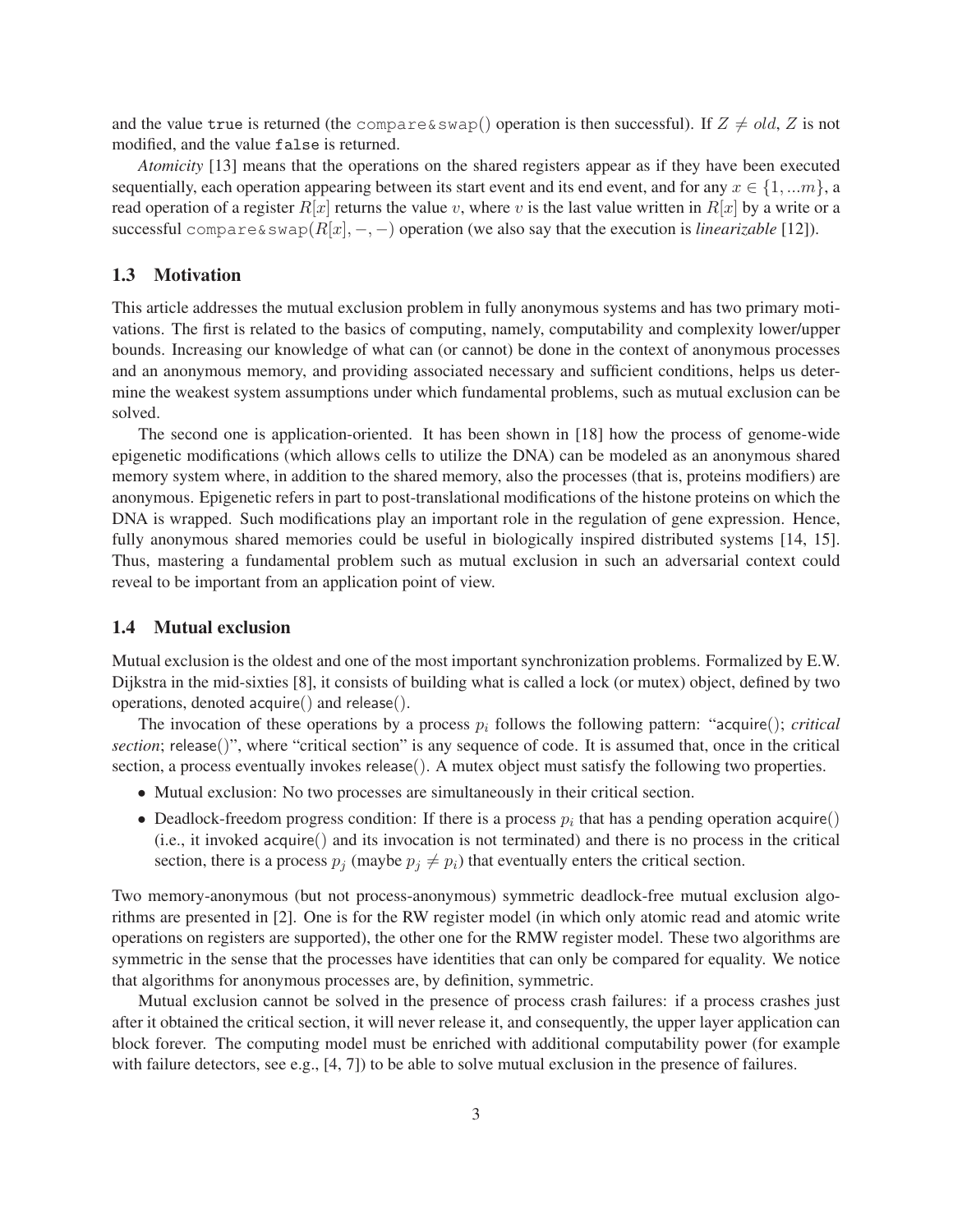Let us point out that, in a model which supports only atomic read and atomic write operations on registers, there is no mutual exclusion algorithm when the processes are anonymous<sup>1</sup>, be the registers anonymous or not. To see that, simply consider an execution in which the anonymous processes run in a lock-step manner. *Lock-step* means that the processes execute as follows. First, each process -one after the other- executes its first operation. As the processes are anonymous, their first operation is the very same read or write (of the same value) on the same register. Hence, after this first lock-step occurred, all the processes are in the same local state. Then, in the same order as before, the processes execute their second operation. As before, at the end of this second lock-step, the processes are in the same local state. Etc. In such a run it is not possible to break symmetry as the local states of the processes are exactly the same after each lock-step.

## 2 A Fully Anonymous RMW Mutex Algorithm

The principle on which relies the RMW fully anonymous mutex algorithm presented in this section is different from the one on which relies the RMW memory-anonymous (but not process anonymous) mutex algorithm presented in [2].

**The anonymous memory** As already indicated, each RMW register of the anonymous memory  $R[1..m]$ , is initialized to the value  $\perp$ . Moreover, it is assumed that  $\perp$  is smaller than any non-negative integer.

Let  $M(n)$  denote the set of all the integers m such that, for all  $\ell \in \{1, ..., n\}$ ,  $\ell$  and m are relatively prime (i.e.,  $gcd(\ell, m) = 1)$ ). It is assumed that the size m of the shared memory is such that  $m \in M(n)$ . This assumption will be justified in Section 3 and Section 4.

**Local variables at each process** Each process  $p_i$  manages the following local variables.

- $max_i$  is used to store the maximal value contained in a register (as seen by  $p_i$ ).
- *counter<sub>i</sub>* is used to store the number of registers *owned* by  $p_i$ . A process *owns* a register when it is the last process that wrote a non- $\perp$  value into this register.
- $myview_i[1..n]$  is an array of Boolean values, each initialized to false. When  $myview_i[j]$  is equal to true,  $p_i$  owns the register  $R_i[j]$ .
- round<sub>i</sub> (initialized to 0) is the round number (rung number in the ladder metaphor, see below) currently attained by  $p_i$  in its competition to access the critical section. When  $round_i = n$ ,  $p_i$  is the winner and can enter the critical section.

Principle of the algorithm: concurrent climbing of a narrowing ladder At some abstract level, the principle that underlies the behavior of the algorithm is simple<sup>2</sup>. Assume there is a ladder with  $(n + 1)$ rungs, numbered form 0 to n. Initially, all the processes are at rung number 0 (hence their local variables *round<sub>i</sub>* are equal to 0). For each process  $p_i$ , *round<sub>i</sub>* is equal to the rung number it attained. The aim of the algorithm is to allow processes to progress from a rung r to the next rung  $(r + 1)$  of the ladder, while ensuring that, for any  $r \ge 1$ , at most  $(n - r + 1)$  processes currently are at rung r. From the local point of view of a process, this means that process  $p_i$  is allowed to progress to the rung  $r = round_i + 1$  only when some specific condition is satisfied. This condition involves the notion of *ownership* of an anonymous register (see above), and the asymmetry seed provided by the model, namely  $m \in M(n)$ .

 ${}^{1}$ Let us remind that, as they are anonymous, the processes have the same code and the same initialization of their local variables.  $2$ This principle is not new. As an example it is found in Peterson's *n*-process RW mutex algorithm, where processes raise and lower individual flags –visible by all processes– and write their identity in a size  $n$  non-anonymous memory [16].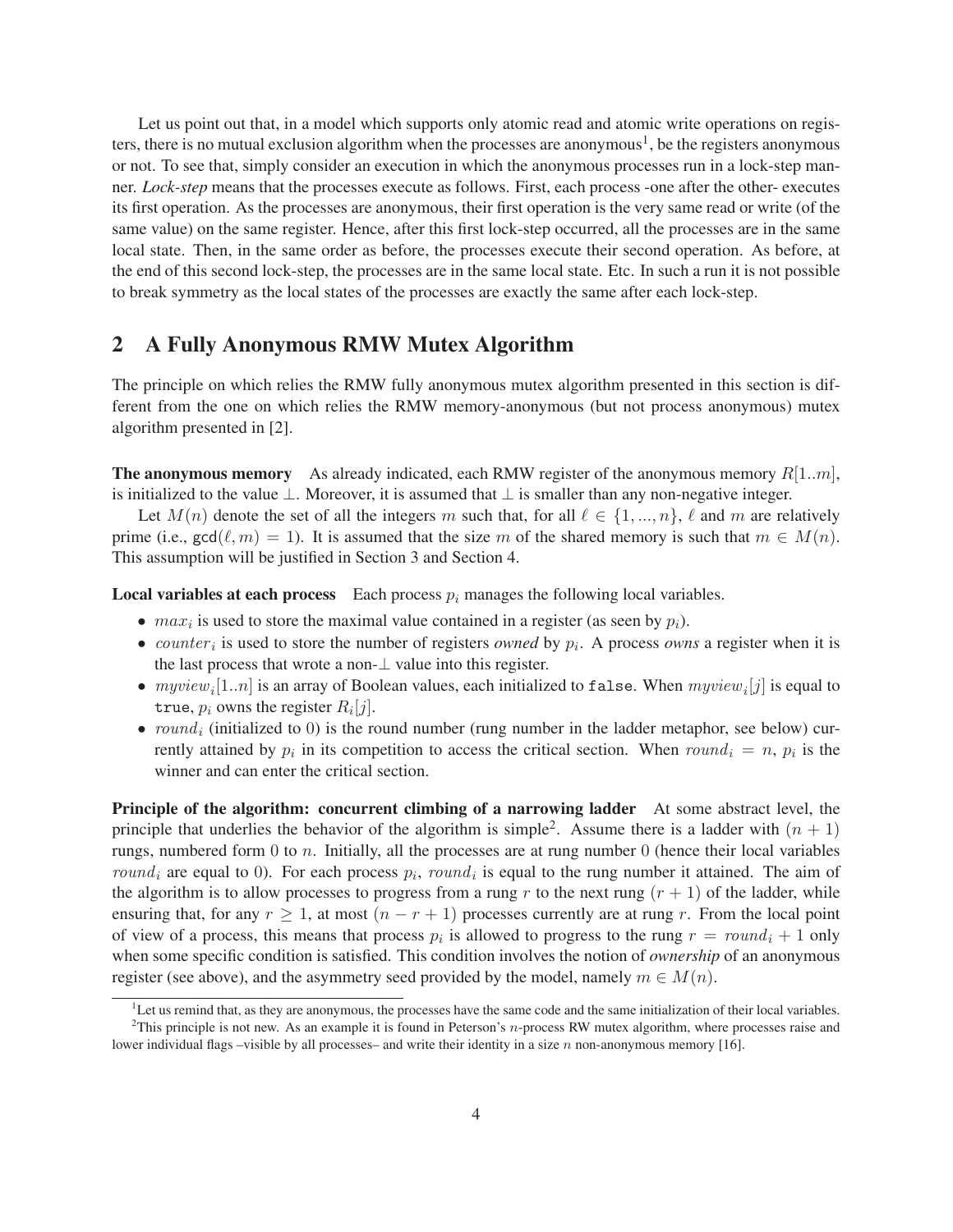Algorithm The algorithm is described in Fig. 1. A process enters a "repeat" loop, that it will exit when it will have attained the last rung of the ladder, i.e., when  $round_i = n$ . When  $round_i = r > 0$ , which means  $p_i$  is at round r, it strives to own more registers, by writing the rung number r in the registers it owned previously and in new registers. Its behavior in the loop body is composed of three parts.

- Part 1: lines 2-6. A process  $p_i$  first scans (sequentially and asynchronously) all the registers to know the highest value they contain. This value is stored in  $max_i$  (lines 3-4). Then, if no register was equal to  $\perp$  when  $p_i$  read it (i.e., from  $p_i$ 's point of view, they all were owned by some processes) we have then round<sub>i</sub>  $\lt{max_i}$  at line 5, and  $p_i$  remains at round 0, which means it loops at lines 3-6 until it finds all the registers equal to  $\perp$ . In short, as  $p_i$  sees that other processes climbed already at higher rungs, it stays looping at the rung numbered 0.
- Part 2: lines 7-17. This part subdivides in two sub-parts, according to the round number of  $p_i$ . In both cases,  $p_i$  tries to own as many registers as possible.
	- round<sub>i</sub> = 1. In this case,  $p_i$  owns no registers. So, it scans the anonymous memory and, for each register  $R_i[j],$  it invokes <code>compare&swap( $R_i[j],\bot,1)$ </code> to try to own it. If it succeeds, it updates  $myview_i$  and  $counter_i$  (line 8-10).
	- round<sub>i</sub>  $\geq 2$ . In this case,  $p_i$  became the owner of some registers during previous rounds. It then confirms its ownership of these registers with respect to its progress to the current round  $r$ (line 12-13). Then it strives to own more registers. But, to ensure deadlock-freedom, it considers only the registers that contain a round number smaller than its current round  $r$ . The array  $myview_i$  and the local variable  $counter_i$  are also updated according to the newly owned registers (line 14-17).
- Part 3: lines 18-24. The aim of this part is to ensure deadlock-freedom. As the proof will show, if  $p_i$  attains rung  $r > 0$  (i.e.,  $round_i = r$ ), there are at most  $(n - r + 1)$  processes competing with  $p_i$ (line 19), and these processes attained a rung  $\geq r$ . In this case, at least one of them (but not all) must withdraw from the competition so that at most  $(n - r)$  processes compete for the rung r.

The corresponding "withdrawal" predicate is *counter*  $i < m/(n - r + 1)$  (line 20), which involves the asymmetry-related pair  $(n, m)$  and  $round_i = r$ , which measures the current progress of  $p_i$ . If the withdrawal predicate is false and  $p_i$  attained  $round_i = n$ , it enters the critical section (predicate of line 25). If the predicate is false and  $round_i < n$ ,  $p_i$  re-enters the loop, to try to own more registers and progress to the next rung of the ladder.

If the withdrawal predicate is true,  $p_i$  releases all the registers it owns and updates  $myview_i$  accordingly (lines 21-22). Then, it waits until it sees all the registers equal to their initial value (lines 23). After that,  $p_i$  resets its local variables to their initial values (lines 24), and re-enters the loop body.

## 3 Proof of the Algorithm

Reminder:  $M(n) = \{m \text{ such that } \forall \ell : 1 \leq \ell \leq n : \gcd(\ell,m) = 1\}.$  Moreover, let us say that "process  $p_i$ executes round r" when its local variable  $round_i = r$ .

**Lemma 3.1** *Let*  $m \in M(n)$  *and*  $r \in \{2, ..., n\}$ *. The values*  $m/(n - r + 1)$  *are not integers.* 

**Proof** The set of the values  $(n - r + 1)$  for  $r \in \{1, ..., n - 1\}$  is  $X = \{n, n - 1, ..., 2\}$ . The fact that, for any  $x \in X$ ,  $m/x$  is not an integer is a direct consequence of the definition of m, namely,  $m \in M(n)$ .  $\square_{Lemma\ 3.1}$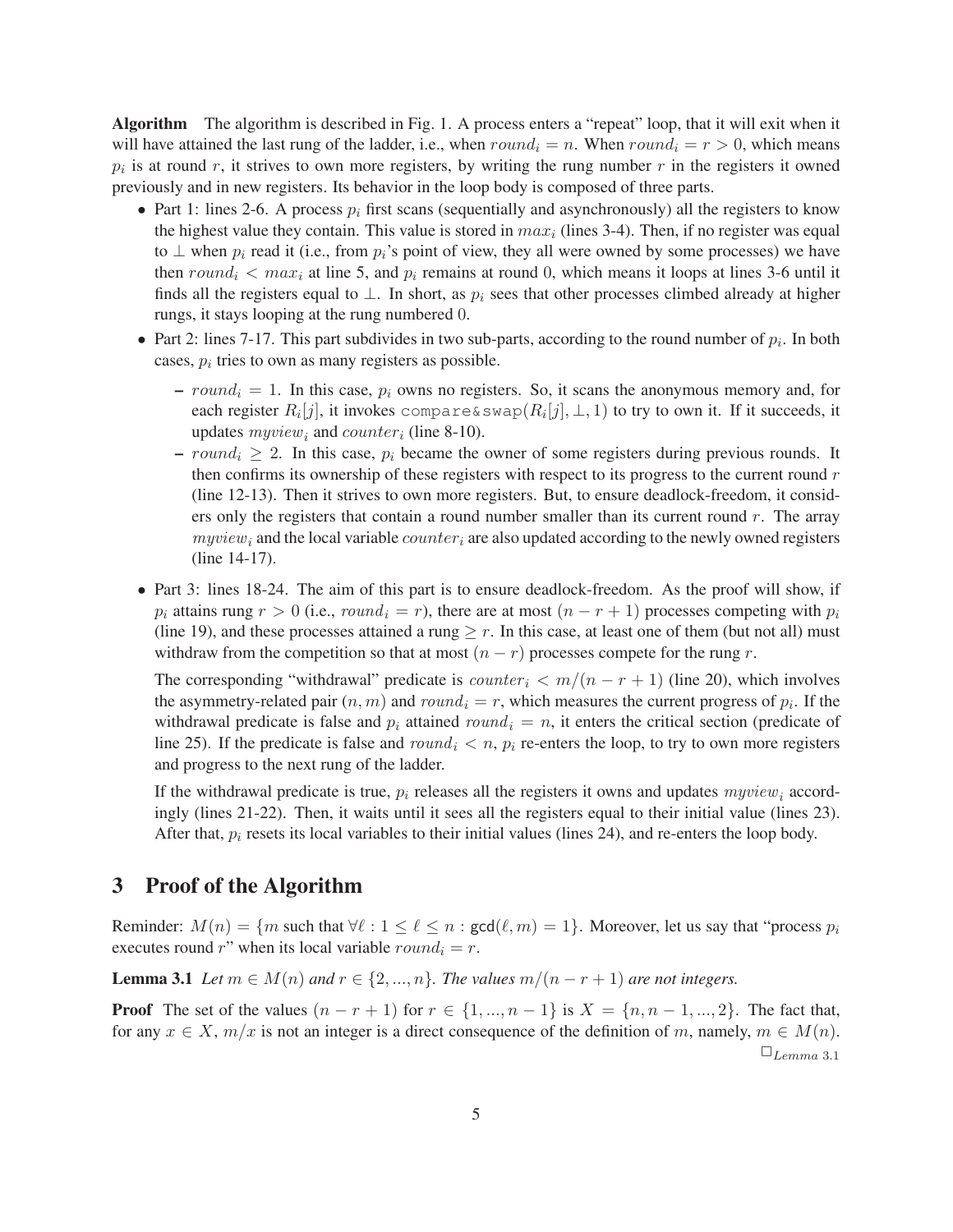Constants: n, m: positive integers,  $\frac{1}{4}$  of processes and  $\frac{1}{4}$  of shared registers model constraint  $\forall V \ell : 1 \leq \ell \leq n$ , m and  $\ell$  are relatively prime Anonymous RMW shared registers:  $R[1..m]$ : array of m anonymous RMW registers, initially all  $\perp$  //  $\perp$  //  $\perp$  //  $\perp$  //  $\perp$  //  $\perp$  //  $\perp$ Local variables:  $myview_i[1..m]$ : array of  $m$  Boolean bits, initially all false  $\qquad$  // indicates ownership  $counter_i, round_i, max_i$ : integer operation acquire() is 1  $counter_i \leftarrow 0; round_i \leftarrow 0$  // begin entry code 2 repeat 3  $max_i \leftarrow 0$  // check if another process is in a higher round  $4 \quad max_i \leftarrow \textsf{max}(max_i, R_i[1], \dots, R_i)$  $[1]$  // find maximum in  $R_i[1..m]$ 5 if  $round_i < max_i$  then  $round_i \leftarrow 0$  // withdraw from the competition 6 else  $round_i \leftarrow round_i + 1$  fi // continue to the next round 7 if  $round_i = 1$  then  $\ell$  if  $round_i$ 8 **for each**  $j \in \{1, ..., m\}$  **do** *//* try to own as many shared 9  $myview_i[j] \leftarrow \texttt{compare} \& \texttt{swap}(R_i)$ // registers as possible 10 if  $myview_i[j]$  then  $counter_i \leftarrow counter_i + 1$  fi od fi // own one more 11 if  $round_i \geq 2$  then  $// try$  to own additional released registers 12 **for each**  $j \in \{1, ..., m\}$  do 13 if  $myview_i[j]$  then  $R_i$ // update all owned registers 14 **for each**  $j \in \{1, ..., m\}$  **do** 15 while  $R_i[j] < round_i$  do  $||R[j]| < round_i$  implies  $myview[j] = false$ 16  $myview_i[j] \leftarrow \text{compare} \& \text{swap}(R_i)$  $[j], \perp, round_i$  // try to own  $R_i[j]$ 17 **if** myview<sub>i</sub>[j] **then** counter i  $\leftarrow$  counter i + 1 **fi od fi** // own one more 18 if  $round_i \geq 1$  then  $\blacksquare$  18 if  $round_i$ 19 competitors  $\leftarrow$  n - round<sub>i</sub> + 1 // max # of competing processes 20 if  $counter_i < m/competitors$  then  $\blacksquare$  // withdraw from the competition 21 **for each**  $j \in \{1, ..., m\}$  **do** *//* since not own enough registers  $22$  if  $myview_i[j]$  then  $R_i[j] \leftarrow \bot; myview_i[j] \leftarrow \mathtt{false}$  fi od // <code>release</code> 23 wait $(\forall j \in \{1, ..., m\} : R_i[j] = \bot);$  $\ell$ Wait until all are =  $\bot$ 24 counter i ← 0; round i ← 0 fi  $\blacksquare$ 25 until round<sub>i</sub> = n  $\blacksquare$  // until the winner owns all m registers 26 return(done). operation release() is 27 for each  $j \in \{1, ..., m\}$ do  $R_i[j] \leftarrow \bot$ ; myview $_i[j] \leftarrow$  false od /// release all 28 return(done).

ALGORITHM 1: CODE OF AN ANONYMOUS PROCESS  $p_i$ 

Figure 1: Deadlock-free mutual exclusion for n anonymous processes and  $m \in M(n)$  anonymous RMW registers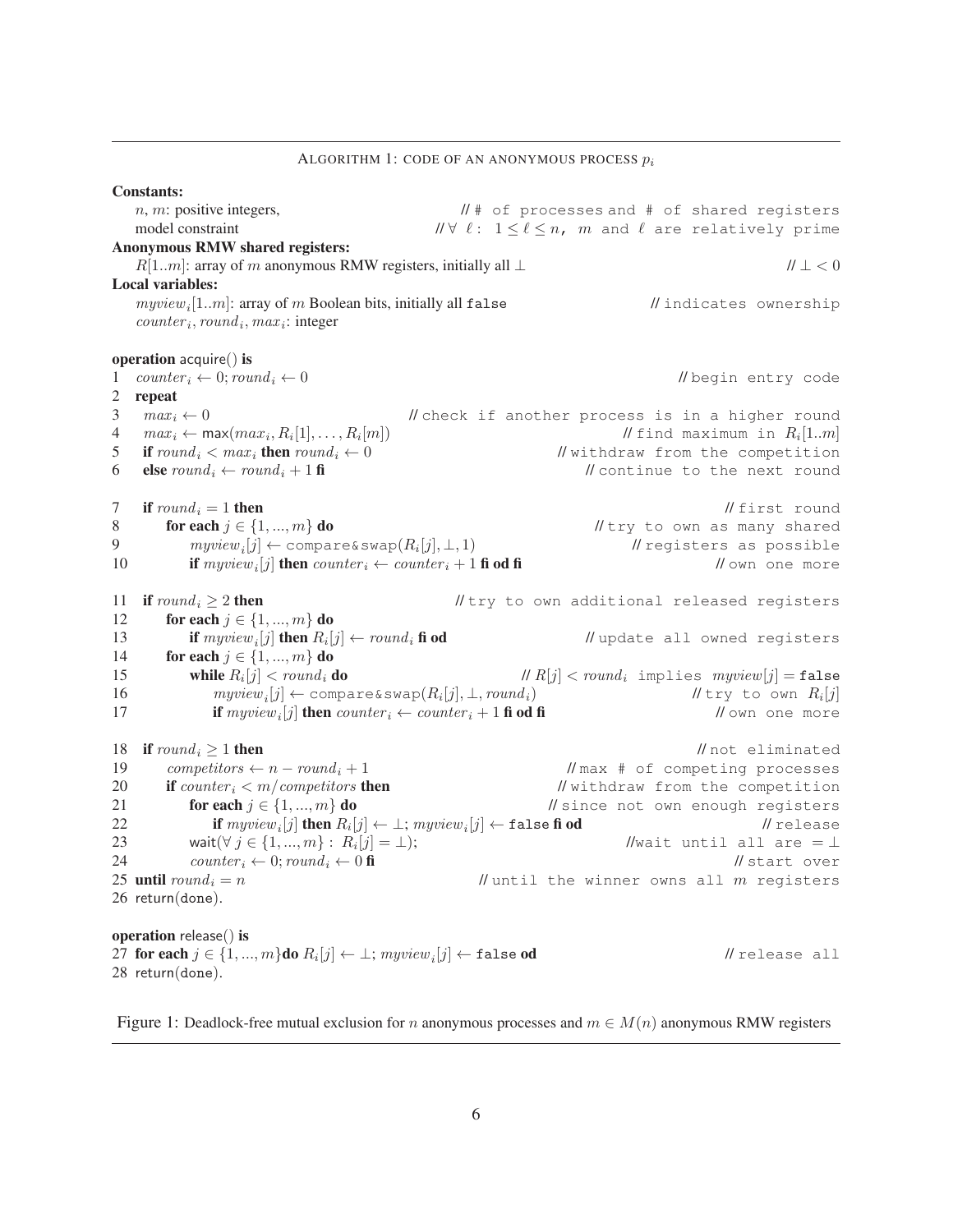**Lemma 3.2** Let us consider the largest round r executed by processes. At most  $(n - r + 1)$  processes are *executing a round* r*.*

**Proof** Let us consider a process that executes line 6, where it sets its local variable  $round_i$  to 1. As there are n processes, trivially at most n processes are simultaneously executing round  $r = 1$ . Let us assume (induction hypothesis) that round r is the largest round currently executed by processes, and at most  $(n - r + 1)$  processes execute it. We show that at most  $(n - r)$  processes will execute round  $r + 1$ .

Let  $P_r$  be the set of processes that execute round r. Let us consider the worst case, namely,  $|P_r|$  =  $n - r + 1$ . We have to show that at least one process of  $P_r$  will not execute round  $(r + 1)$ . This amounts to showing that at least one process  $p_i$  of  $P_r$  never exits the wait statement of line 23, or executes line 24 where it resets its variable  $round_i$  to 0. Whatever the case, this amounts to showing that there is at least one process  $p_i$  of  $P_r$  for which the predicate *counter*  $i < m/(n - r + 1)$  is satisfied at line 20.

When a process of  $P_r$  exits the set of statements of lines 8-10 when  $r = 1$ , or line 12-17 when  $r > 1$ , the value of each anonymous register is  $\geq r$ . Let us observe that, when different from 0, the local variable counter<sub>i</sub> of a process  $p_i$  counts the number of anonymous registers that this process set equal to round<sub>i</sub>, where  $round_i = r$ , i.e.,  $counter_i = |\{x \text{ such that } myview_i[x] = \text{true}\}|$  (line 8-10 when  $round_i = 1$ , and lines 12-17 when  $round_i > 1$ ). Notice also that, in the last case,  $counter_i$  increases from round to round and thanks to the atomicity of the operation compare&swap( $R[j], \perp, round_i$ ) at line 9 or 16 that, with respect to the registration in the local variables  $myview_i[1..n]$ , no anonymous register can be counted several times by the same process or counted by several processes.

Assume (by contradiction) that the predicate of line 20 is false at each process of  $P_r$ , and let  $counter(x)$ , for  $1 \le x \le |P_r|$ , be the value of their counter variables. Then  $counter(1) + \cdots + counter(|P_r|) = m$ , and (due to the assumption that the predicate of line 20 is false) each counter is greater or equal to  $m/(n-r+1)$ . Hence,  $\forall x : counter(x) \ge m/(n-r+1)$ . As, due to Lemma 3.1,  $m/(n-r+1)$  is not an integer, it follows that  $\forall x : counter(x) \geq \lceil m/(n-r+1) \rceil$ . And consequently,  $counter(1) + \cdots + counter(|P_r|) \geq$  $(n - r + 1)$ [m/ $(n - r + 1)$ ]. But  $(n - r + 1)$ [m/ $(n - r + 1)$ ] > m, a contradiction.

Hence, at least one local variable *counter* is such that *counter*  $\lt (m/(n-r+1))$ . It follows that at least one process of P executes line 27, which concludes the proof of the lemma.  $\square_{Lemma 3.2}$ 

#### Lemma 3.3 *No two processes are simultaneously in the critical section.*

Proof The lemma follows directly from the previous lemma and the fact that a process enters the critical section only when its local variable  $round = n$  (line 25).  $\Box$   $L_{lemma 3.3}$ 

**Lemma 3.4** Let  $r, 1 \leq r < n$ , be the highest round attained by processes. At least one process attains the *round*  $(r + 1)$ *.* 

**Proof** Let  $r, 1 \leq r < n$ , be the highest round attained by processes, and  $P(r)$  the corresponding set of processes. As in the proof of Lemma 3.2, let  $P_r$  be the set of processes that execute round r. As previously, we have  $counter(1) + \cdots + counter(|P_r|) = m$ . If the predicate of line 20 is satisfied at each process of  $P_r$  we have  $\forall x : counter(x) < m/(n-r+1)$ . As due to Lemma 3.1  $m/(n-r+1)$  is not an integer, it follows that  $\forall x : counter(x) \le |m/(n-r+1)|$ . Consequently, counter  $(1) + \cdots + counter(|P_r|) \le$  $(n-r+1)|m/(n-r+1)|$ . But  $(n-r+1)|m/(n-r+1)| < m$ , a contradiction.  $\Box$  Lemma 3.4

Lemma 3.5 *If at some time no process is inside the critical section and one or more processes want to enter the critical section, at least one process will enter it.*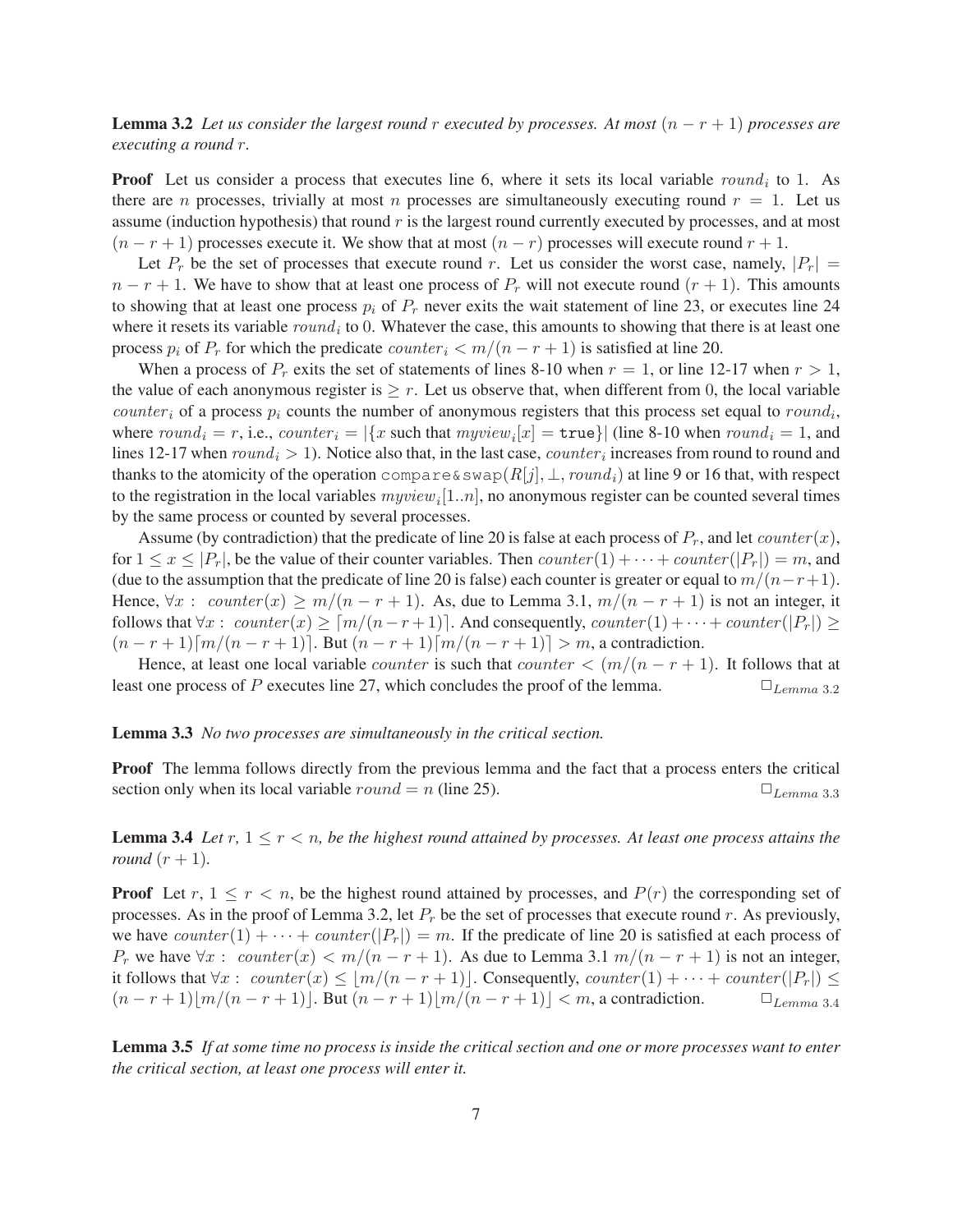**Proof** The lemma follows directly from the previous lemma, applied from round 1 to round n.  $\Box_{Lemma 3.5}$ 

The following theorem is a direct consequence of Lemma 3.3 and Lemma 3.5.

**Theorem 3.6** Assuming  $m \in M(n)$ , Algorithm 1 solves deadlock-free mutual exclusion in a fully anony*mous system.*

## 4 On the Computability Side

It follows from Theorem 3.6 that  $m \in M(n)$  is a sufficient condition for deadlock-free mutual exclusion in a fully anonymous system. On another side, the lower bound result in [2] states that  $m \in M(n)$  is a necessary and sufficient condition for symmetric deadlock-free mutual exclusion for n non-anonymous processes and m anonymous RMW registers. "Symmetric" has been defined in Section 1.4 where it was pointed out that algorithms for anonymous processes are inherently symmetric.

As the non-anonymous processes and anonymous RMW registers model is at least as strong as the fully anonymous RMW model, it follows from the previous observations that  $m \in M(n)$  is a necessary and sufficient condition for deadlock-free mutex in fully anonymous systems.

Hence, as far as symmetric deadlock-free mutual exclusion using RMW registers is concerned, the necessary and sufficient condition  $m \in M(n)$  shows that there is no computability gap between full anonymity (as addressed here) and register-restricted anonymity [2]. Actually, this condition tightly captures the initial "asymmetry-breaking seed" that allows  $n$  (anonymous or non-anonymous) processes to solve deadlock-free mutex on top of an anonymous memory made up of  $m$  RMW registers.

## 5 Related Work

Early work While the work presented previously considers that both processes and registers are anonymous, the case where only the registers are anonymous was implicitly introduced by by Michael O. Rabin in solving a problem he called *Choice Coordination Problem with* k *alternatives* [17]. In this problem, n processes must choose the same alternative between  $k$  alternatives. The agreement on a single choice is complicated by the fact that there is no a priori agreement on names for the alternatives.

Foundational results The notion of anonymous registers was formally defined in [22], where several results were presented for a model where communication is only via anonymous (read/write) registers. The problems addressed were symmetric deadlock-free and obstruction-free mutual exclusion, consensus, election and renaming, for which algorithms and impossibility results were given. Among these results, one states a condition on the size  $m$  of the anonymous memory which is necessary for any symmetric deadlockfree mutual exclusion algorithm.

The open problem from [22], regarding the existence of a memory-anonymous two-process starvationfree mutual exclusion algorithm is still open. Leader election on top of anonymous read/write registers de-anonymization is addressed in [9].

Results regarding the computational power of anonymous and non-anonymous registers can be found in [23], where it is proved that anonymous bits are strictly weaker than anonymous (and hence also nonanonymous) multi-valued registers.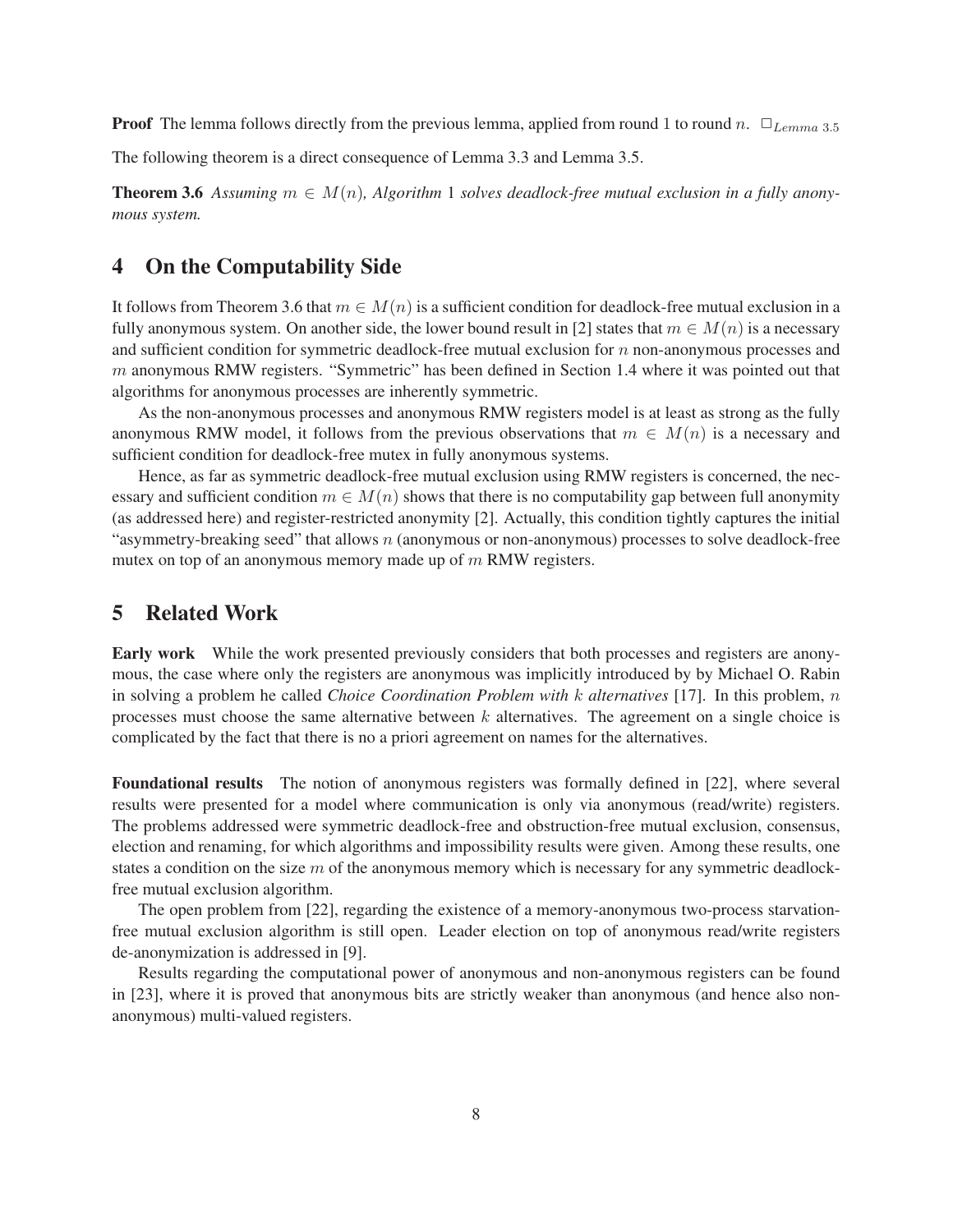Algorithms in nature Anonymous shared memory systems are useful in modeling biologically inspired distributed computing methods, especially those that are based on ideas from molecular biology [14, 15, 18]. For example, as was already pointed out in the Introduction, the concept of an anonymous memory allows epigenetic cell modification to be modeled from a distributed computing point of view [18].

## 6 Conclusion

This article has introduced the notion of *fully anonymous* shared memory systems, namely, systems where not only the processes are anonymous but the shared memory also is anonymous in the sense that there is no global agreement on the names of the shared registers (any register can have different names for distinct processes).

From a technical point of view, it has then presented a non-trivial mutual exclusion algorithm designed for this computation model, where the anonymous registers are read/modify/write registers. It has also shown that mutex can be solved despite full anonymity if and only if the pair  $(n, m)$  of system parameters (number of anonymous processes, size of the anonymous shared memory) is such that  $m$  is relatively prime with all integers in the set  $\{1, ..., n\}$ . This condition constitutes the weakest asymmetry seed from which mutex can be solved in the full anonymity context.

## Acknowledgments

The authors want to thank the referees for their careful reading and their constructive comments that helped improve the presentation. M. Raynal was partially supported by the French ANR project DESCARTES (16-CE40-0023-03) devoted to layered and modular structures in distributed computing.

## References

- [1] Angluin D., Local and global properties in networks of processes. *Proc. 12th Symposium on Theory of Computing (STOC'80)*, ACM Press, pp. 82-93, (1980)
- [2] Aghazadeh Z., Imbs D., Raynal M., Taubenfeld G., and Woelfel Ph., Optimal memory-anonymous symmetric deadlock-free mutual exclusion. *Proc. 38th ACM Symposium on Principles of Distributed Computing (PODC'19)*, ACM Press, 10 pages (2019)
- [3] Attiya H., Gorbach A., and Moran S., Computing in totally anonymous asynchronous shared-memory systems. *Information and Computation*, 173(2):162-183 (2002)
- [4] Bhatt V. and Jayanti P., On the existence of weakest failure detectors for mutual exclusion and kexclusion. *23rd Int'l Symposium on Distributed Computing (DISC'09)*, Springer LNCS 5805, pp. 325- 339 (2009)
- [5] Bonnet F. and Raynal M., Anonymous asynchronous systems: the case of failure detectors. *Distributed Computing*, 26(3):141-158 (2013)
- [6] Bouzid Z., Raynal M., and Sutra P., Anonymous obstruction-free  $(n, k)$ -set agreement with  $(n-k+1)$ atomic read/write registers. *Distributed Computing*, 31(2):99-117 (2018)
- [7] Delporte C., Fauconnier H., and Raynal M., On the weakest failure detector for read/write-based mutual exclusion. *Proc. 33nd Int'l Conference on Advanced Information Networking and Applications (AINA'19)*, Springer AICS 926, pp. 272-285 (2019)